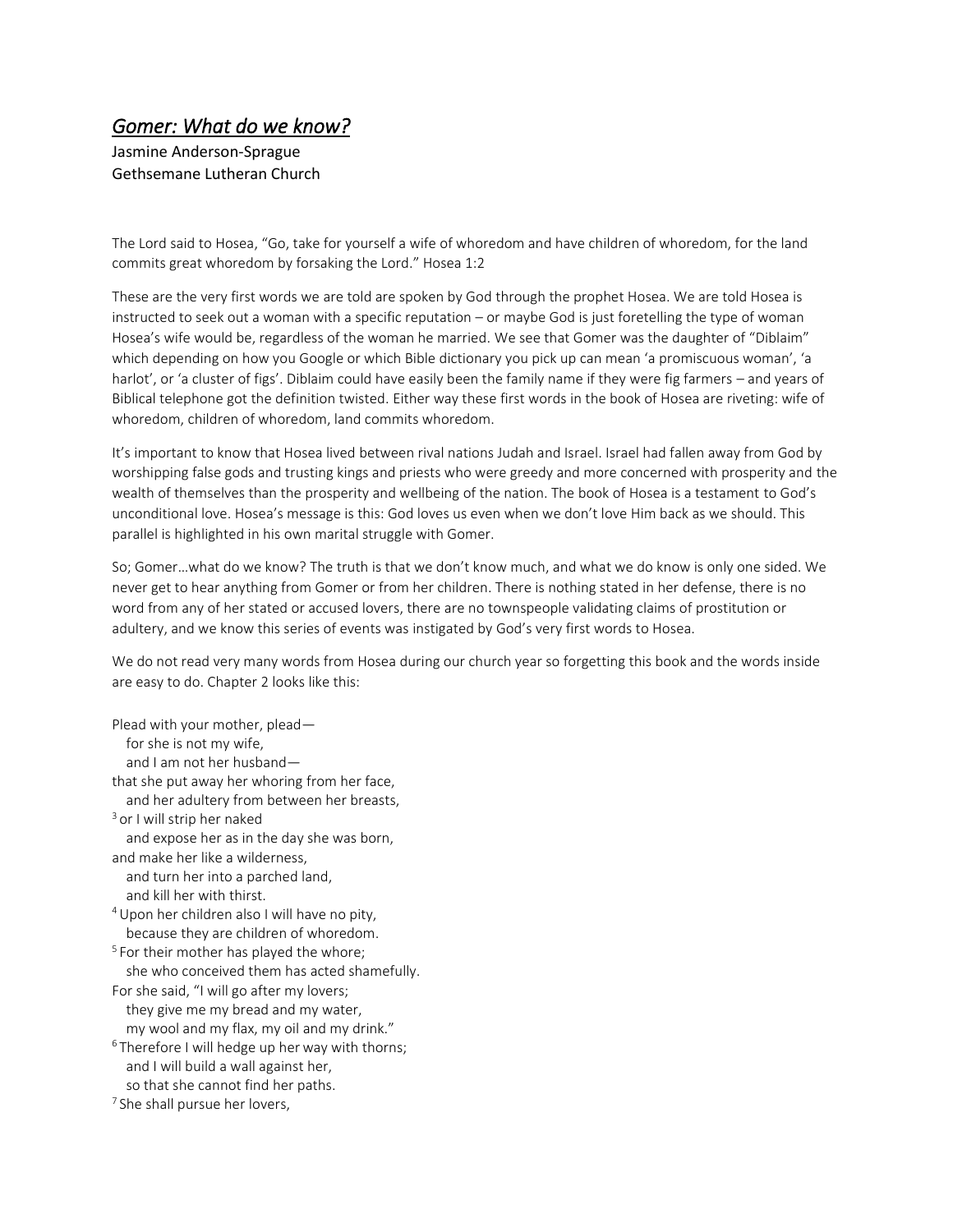but not overtake them; and she shall seek them, but shall not find them. Then she shall say, "I will go and return to my first husband, for it was better with me then than now." 8 She did not know that it was I who gave her the grain, the wine, and the oil, and who lavished upon her silver and gold that they used for Baal. <sup>9</sup> Therefore I will take back my grain in its time, and my wine in its season; and I will take away my wool and my flax, which were to cover her nakedness. <sup>10</sup> Now I will uncover her shame in the sight of her lovers, and no one shall rescue her out of my hand.  $11$  I will put an end to all her mirth, her festivals, her new moons, her sabbaths, and all her appointed festivals. <sup>12</sup> I will lay waste her vines and her fig trees, of which she said, "These are my pay, which my lovers have given me." I will make them a forest, and the wild animals shall devour them.  $13$  I will punish her for the festival days of the Baals, when she offered incense to them and decked herself with her ring and jewelry, and went after her lovers, and forgot me, says the LORD. 14 Therefore, I will now allure her, and bring her into the wilderness, and speak tenderly to her.

<sup>15</sup> From there I will give her her vineyards, and make the Valley of Achor a door of hope. There she shall respond as in the days of her youth,

as at the time when she came out of the land of Egypt.

<sup>16</sup> On that day, says the LORD, you will call me, "My husband," and no longer will you call me, "My Baal." <sup>17</sup> For I will remove the names of the Baals from her mouth, and they shall be mentioned by name no more. <sup>18</sup> I will make for you a covenant on that day with the wild animals, the birds of the air, and the creeping things of the ground; and I will abolish the bow, the sword, and war from the land; and I will make you lie down in safety. <sup>19</sup> And I will take you for my wife forever; I will take you for my wife in righteousness and in justice, in steadfast love, and in mercy. <sup>20</sup> I will take you for my wife in faithfulness; and you shall know the LORD.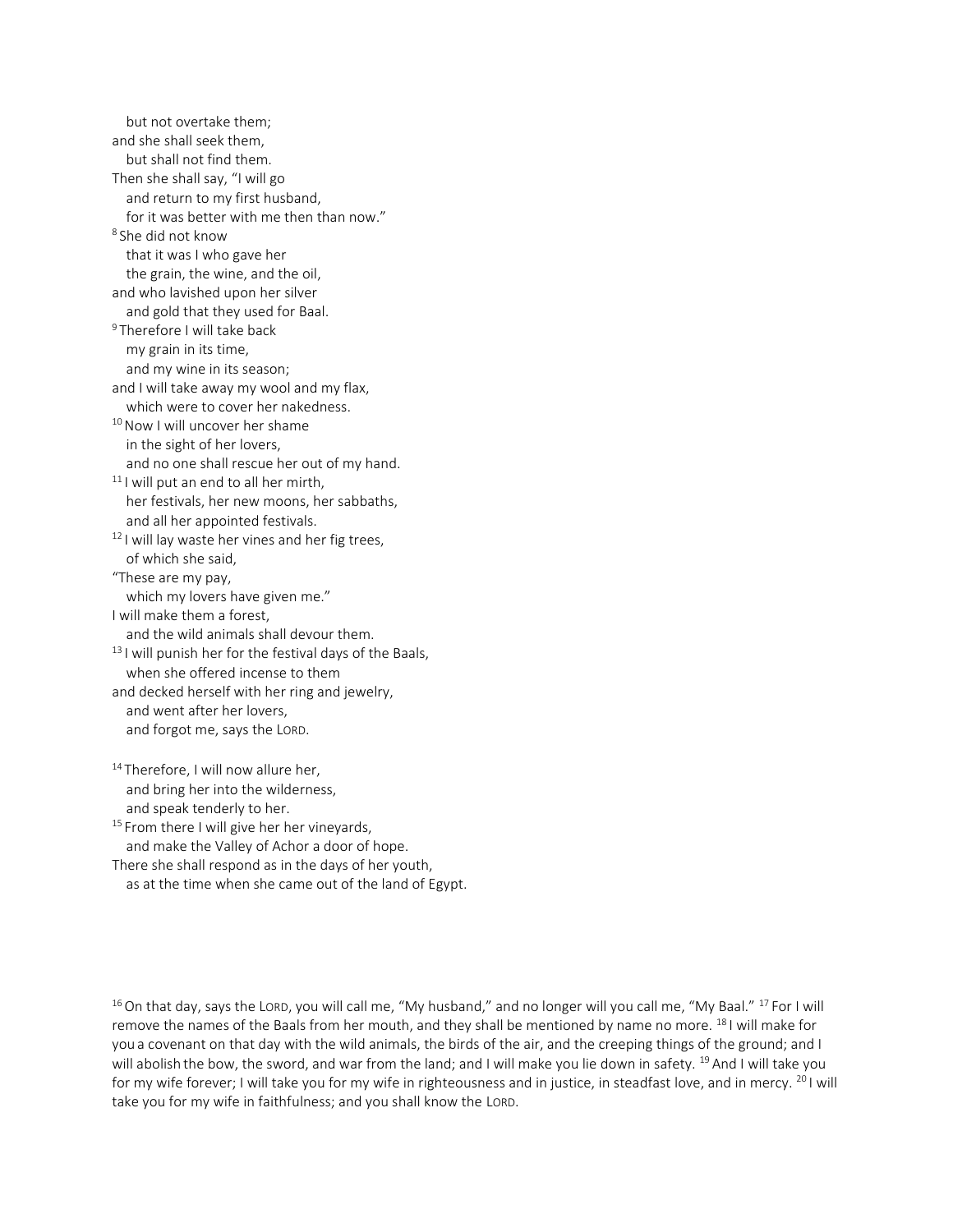<sup>21</sup> On that day I will answer, says the LORD, I will answer the heavens and they shall answer the earth;  $22$  and the earth shall answer the grain, the wine, and the oil, and they shall answer Jezreel;  $23$  and I will sow him for myself in the land. And I will have pity on Lo-ruhamah,

 and I will say to Lo-ammi, "You are my people"; and he shall say, "You are my God."

Gomer bore Hosea three children; a son Jezreel (which means 'God sows'), a daughter Lo-ruhamah (which means 'no mercy'), and a second son Lo-ammi (which means 'not my people'). Chapter 2 begins as an obvious plea to Hosea's own children – "Plead with your mother…" – and describes what seems to be the very intimate relationship of his own with Gomer. Hosea explains the consequences that will befall Gomer if she does not turn from her harlotry and put her whoring away from her face. Hosea extends these consequences to her children born of adultery and explains they will also receive no mercy. They will be left exposed, naked, barren unless Gomer repents. Remember: these are Hosea's words, not Gomer's. We really do not actually know what Gomer is up to, what she's thinking or feeling, whether she loves her family or God, or if she even knows that her husband was told to marry a 'wife of whoredom'.

This is Hosea's version of events.

Despite the repeated acts of adultery and multiple lovers Hosea is committed to Gomer and remains faithful. *"The*  Lord said to me again, "Go, love a woman who has a lover and is an adulteress, just as the Lord loves the people of *Israel, though they turn to other gods and love raisin cakes."" Hosea 3:1* 

At God's command Hosea purchases Gomer for 15 shekels, a homer of barley, and a measure of wine (Hosea 3:2) (less than an enslaved human being's going rate-so she was basically viewed as worthless to this person selling her) even though she had turned to other people and raisin cakes. How she needs being purchased out of enslavement is never made clear to us. Was she kidnapped? Did she lose a bet? Bad poker game? We never get to hear from Gomer or from the person Hosea purchases her from to know the details, we only know the cost of her freedom – which is not much.

*<sup>3</sup>And I said to her, "You must remain as mine for many days; you shall not play the whore, you shall not have intercourse with a man, nor I with you." <sup>4</sup> For the Israelites shall remain many days without king or prince, without sacrifice or pillar, without ephod or teraphim. <sup>5</sup>Afterward the Israelites shall return and seek the LORD their God, and David their king; they shall come in awe to the LORD and to his goodness in the latter days. (Hosea 3:3-5)*

Upon purchasing her freedom Hosea states that Gomer will be without her lovers, including him, just as the Israelites will be without kings and false gods and idols until they return to God. We know that God celebrates the return of all of His people who have been lost, for one day or one lifetime.